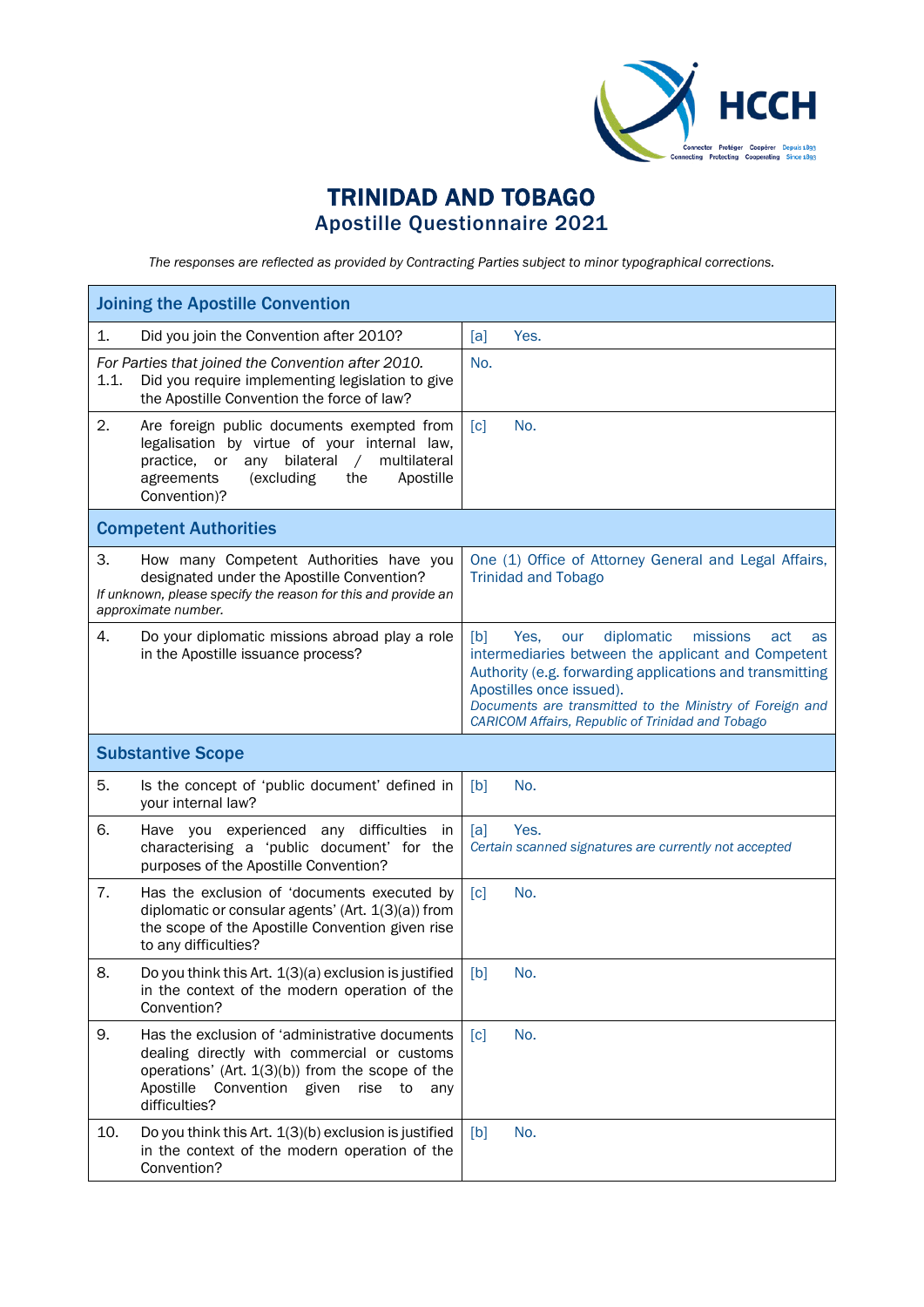| 11.<br>Do you issue (outgoing) or accept (incoming)<br>Apostilles for any of the following categories of<br>document?              | Certificates of origin                                                                               | <b>Issue</b>                                                                                                                                                                         | Accept<br>X  |              |  |
|------------------------------------------------------------------------------------------------------------------------------------|------------------------------------------------------------------------------------------------------|--------------------------------------------------------------------------------------------------------------------------------------------------------------------------------------|--------------|--------------|--|
|                                                                                                                                    |                                                                                                      |                                                                                                                                                                                      | X            |              |  |
|                                                                                                                                    |                                                                                                      | Import licences                                                                                                                                                                      |              | $\mathsf{X}$ |  |
|                                                                                                                                    | Health and safety certificates<br>issued by the relevant<br>government authorities or                |                                                                                                                                                                                      | X            |              |  |
|                                                                                                                                    | Certificates of products                                                                             |                                                                                                                                                                                      | X            |              |  |
|                                                                                                                                    | Certificates of conformity                                                                           |                                                                                                                                                                                      | $\mathsf{X}$ |              |  |
|                                                                                                                                    | End user certificates<br>(i.e. documents certifying that the<br>buyer is the end user of acquired    |                                                                                                                                                                                      | X            |              |  |
|                                                                                                                                    |                                                                                                      | Commercial invoices                                                                                                                                                                  |              | X            |  |
| <b>Apostille Process</b>                                                                                                           |                                                                                                      |                                                                                                                                                                                      |              |              |  |
| <b>Certification of Public Documents</b>                                                                                           |                                                                                                      |                                                                                                                                                                                      |              |              |  |
| 12.<br>Do any of your public documents require some<br>other intermediate certification<br>before the<br>issuance of an Apostille? | Yes, an intermediate certification is required for<br>[a]<br>some categories of public documents.    |                                                                                                                                                                                      |              |              |  |
| For Parties that answered yes to Q12.<br>12.1. What categories of public document require                                          | Category of public<br>document                                                                       | Why certification is required                                                                                                                                                        |              |              |  |
| intermediate certification and why?                                                                                                | Academic<br><b>Certificates</b>                                                                      | Signatures change often, as<br>persons are promoted in offices<br>faster than usual in Universities                                                                                  |              |              |  |
|                                                                                                                                    | Power of<br><b>Attorney</b>                                                                          | If a power of attorney is not done<br>by a notary public, signatures are<br>not accepted                                                                                             |              |              |  |
|                                                                                                                                    | <b>Invoices</b>                                                                                      | Invoices are eminated from private<br>institutions in Trinidad and Tobago,<br>as such these documents will<br>require to be notarized first before<br>the Apostille stamp is affixed |              |              |  |
|                                                                                                                                    | <b>Business</b><br>Invoices and<br>documents<br>issued from<br>certain<br>government<br>institutions | Persons are usually promoted<br>faster in office and signatures<br>change qucikly                                                                                                    |              |              |  |
| <b>Requesting an Apostille (Outgoing)</b>                                                                                          |                                                                                                      |                                                                                                                                                                                      |              |              |  |
| 13.<br>How can an Apostille be requested?                                                                                          | [a]<br>In person.                                                                                    |                                                                                                                                                                                      |              | X            |  |
|                                                                                                                                    | [b]<br>By post.                                                                                      |                                                                                                                                                                                      |              |              |  |
|                                                                                                                                    | By email.<br>[c]                                                                                     |                                                                                                                                                                                      |              |              |  |
|                                                                                                                                    | Through a website.<br>[d]                                                                            |                                                                                                                                                                                      |              |              |  |
|                                                                                                                                    | Other.<br>[e]<br>Through and Trinidad and Tobago Diplomatic Mission<br>abroad                        |                                                                                                                                                                                      |              | X            |  |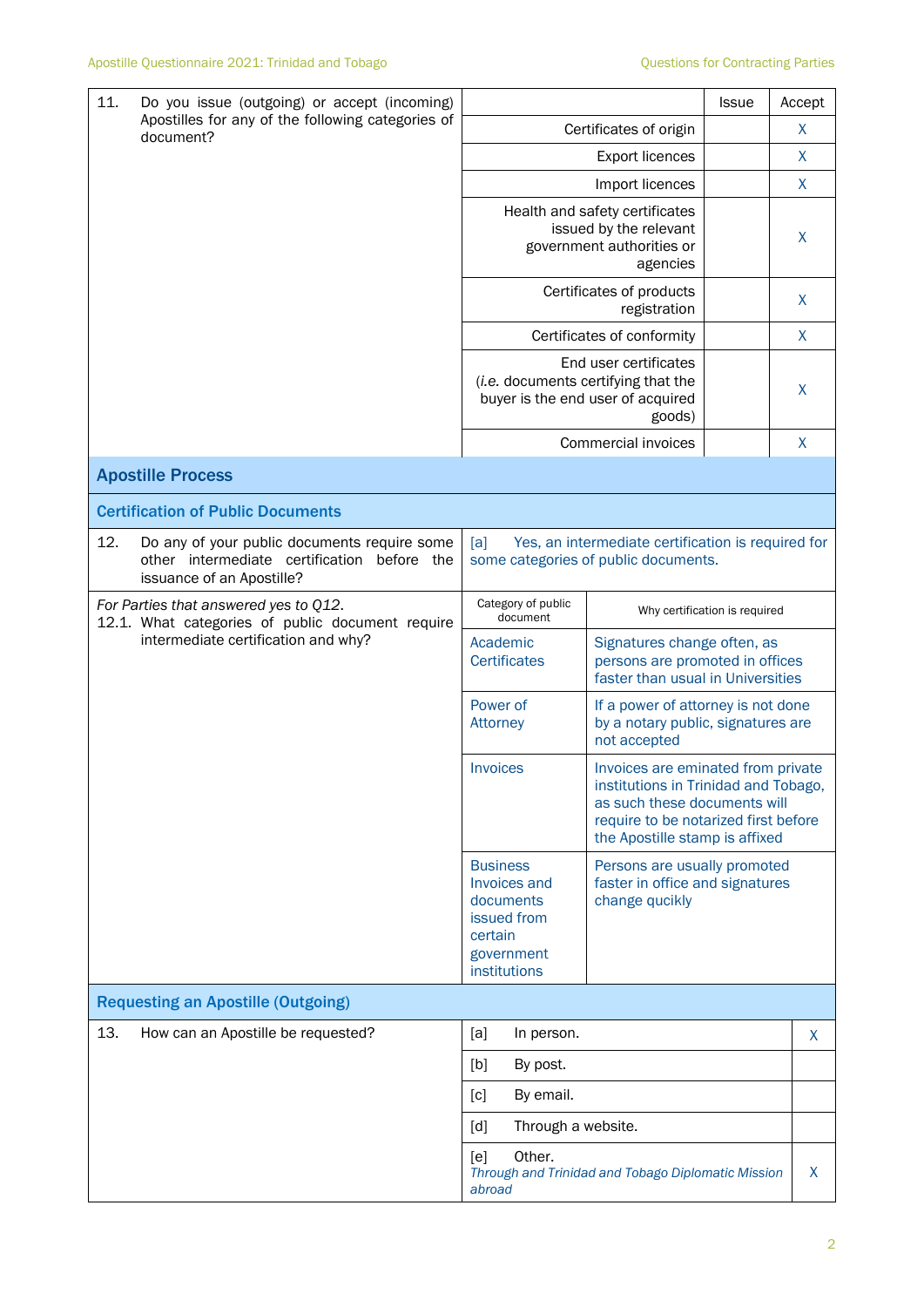| 14.                        | When issuing an Apostille, do you enquire about<br>the State of destination?                                                                                                                                                                  | [a]                                    | Yes, in the application form.                                                                                                                                       |                                    |   |
|----------------------------|-----------------------------------------------------------------------------------------------------------------------------------------------------------------------------------------------------------------------------------------------|----------------------------------------|---------------------------------------------------------------------------------------------------------------------------------------------------------------------|------------------------------------|---|
| 15.                        | How long does it take for an Apostille to be<br>issued?                                                                                                                                                                                       | In-person request<br>(paper Apostille) | Other requests<br>(from the time of<br>receipt) (paper<br>Apostille)                                                                                                | e-Apostille requests               |   |
|                            |                                                                                                                                                                                                                                               | <b>Within five</b><br>working days     | <b>Within five</b><br>working days                                                                                                                                  | <b>Within five</b><br>working days |   |
| 16.                        | Does your Competent Authority impose a fee for<br>issuing an Apostille?                                                                                                                                                                       | [c]<br>No.                             |                                                                                                                                                                     |                                    |   |
|                            | <b>Issuing an Apostille (Outgoing)</b>                                                                                                                                                                                                        |                                        |                                                                                                                                                                     |                                    |   |
| 17.                        | How is the origin of a public document verified<br>for the purpose of issuing an Apostille (i.e.<br>verification of the authenticity of the signature,<br>the capacity of the signer, and the identity of the<br>seal / stamp (Art. $5(2)$ )? | [b]<br>[1]                             | Multiple Competent Authorities.<br>A single, centralised, database of sample<br>signatures / seals / stamps, maintained in paper form.                              |                                    |   |
| 18.                        | How does a Competent Authority address<br>situations where it is unable to verify the origin<br>of the public document?                                                                                                                       | [a]<br>database.                       | The Competent Authority will contact the issuing<br>authority to confirm authenticity, issue the Apostille,<br>and then add the new signature, stamp or seal to the |                                    |   |
| 19.                        | In what language(s) are the 10 standard items<br>of your Apostilles available?                                                                                                                                                                | [a]<br>In one language.<br>English     |                                                                                                                                                                     |                                    |   |
| 20.                        | In what language(s) are the blank fields of your<br>Apostilles filled in?                                                                                                                                                                     | [a]<br>In one language.<br>English     |                                                                                                                                                                     |                                    |   |
| 21.                        | How are the blank fields of your Apostilles filled<br>in?                                                                                                                                                                                     | [a]<br>By hand.                        |                                                                                                                                                                     |                                    |   |
| <b>Apostille Registers</b> |                                                                                                                                                                                                                                               |                                        |                                                                                                                                                                     |                                    |   |
| 22.                        | How is your Apostille register, required by<br>Article 7, maintained?                                                                                                                                                                         | [a]<br>Paper form.<br>[iii]            | Single Competent Authority.                                                                                                                                         |                                    |   |
| 23.                        | What particulars are contained in your Apostille<br>register?                                                                                                                                                                                 | Number and<br>[a]<br>(required).       | date of the                                                                                                                                                         | Apostille                          | X |
|                            |                                                                                                                                                                                                                                               | [b]<br>(required).                     | Name and capacity of the person signing<br>the document and $/$ or the name of<br>authority whose seal or stamp is affixed                                          |                                    | X |
|                            |                                                                                                                                                                                                                                               | [c]<br>document.                       | Name and / or type of underlying                                                                                                                                    |                                    | X |
|                            |                                                                                                                                                                                                                                               | [d]<br>document.                       | Description of the contents of underlying                                                                                                                           |                                    | X |
|                            |                                                                                                                                                                                                                                               | [e]                                    | Name of the applicant.                                                                                                                                              |                                    | X |
|                            |                                                                                                                                                                                                                                               | State of destination.<br>$[f]$         |                                                                                                                                                                     |                                    | X |
|                            |                                                                                                                                                                                                                                               | [g]<br>Copy of the Apostille.          |                                                                                                                                                                     |                                    |   |
|                            |                                                                                                                                                                                                                                               | [h]                                    | Copy of the underlying document.                                                                                                                                    |                                    |   |
|                            |                                                                                                                                                                                                                                               | Other.<br>$[1]$                        |                                                                                                                                                                     |                                    |   |
| 24.                        | Is there a limit to how long records can be<br>retained on the Apostille register?                                                                                                                                                            | [d]<br>No.                             |                                                                                                                                                                     |                                    |   |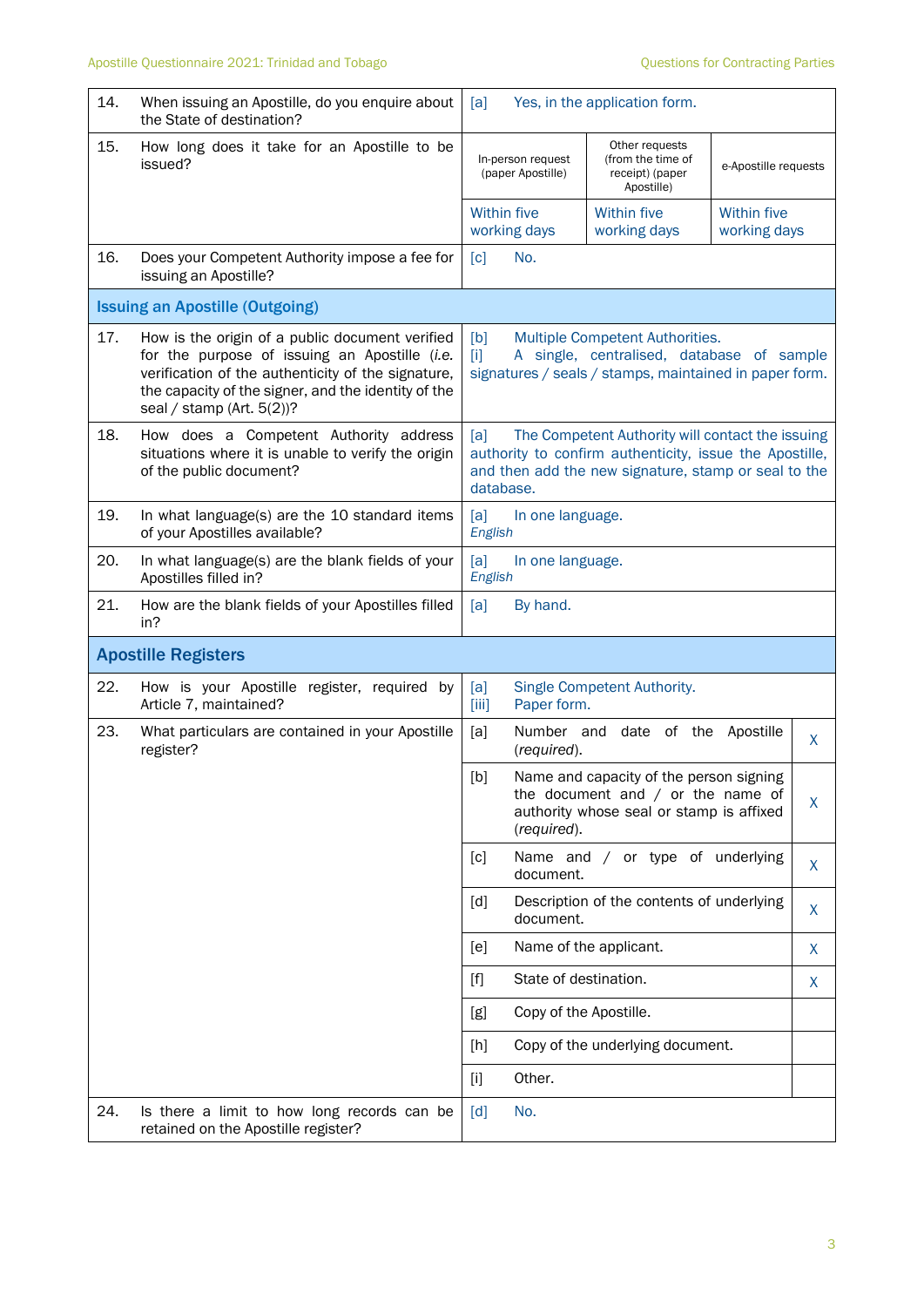| 25.                                                                                             | If your register is not publicly accessible, how<br>frequently do your Competent Authorities<br>receive requests to verify an Apostille they have<br>issued in the register?                   | [a]                                                                            | Never.                                                                                              |   |  |
|-------------------------------------------------------------------------------------------------|------------------------------------------------------------------------------------------------------------------------------------------------------------------------------------------------|--------------------------------------------------------------------------------|-----------------------------------------------------------------------------------------------------|---|--|
|                                                                                                 | <b>Technology &amp; the e-APP</b>                                                                                                                                                              |                                                                                |                                                                                                     |   |  |
| 26.                                                                                             | Under your internal law, do you recognise<br>electronic / digital signatures as functionally<br>equivalent to handwritten signatures (i.e. can a<br>public document be signed electronically)? | [b]                                                                            | No.                                                                                                 |   |  |
| 27.                                                                                             | Under your internal law, are public documents<br>executed, or able to be executed, in electronic<br>form (whether or not they are to be used abroad<br>under the Convention)?                  | [b]                                                                            | No, public documents are never executed in<br>electronic form.                                      |   |  |
| 28.                                                                                             | Do you issue e-Apostilles?                                                                                                                                                                     | [b]<br>[iii]                                                                   | No.<br>We are not currently planning to implement the<br>e-Apostille component.                     |   |  |
|                                                                                                 | For Parties that answered no to Q28.                                                                                                                                                           | [a]                                                                            | Internal law limitations.                                                                           |   |  |
| 28.1. What challenges are you facing that may prevent<br>you from implementing the e-Apostille? | [b]                                                                                                                                                                                            | Judicial or administrative structure.                                          |                                                                                                     |   |  |
|                                                                                                 | [c]                                                                                                                                                                                            | Implementation challenges (e.g. lack of<br>resources, lack of infrastructure). |                                                                                                     |   |  |
|                                                                                                 |                                                                                                                                                                                                | [d]                                                                            | Cost.                                                                                               | X |  |
|                                                                                                 |                                                                                                                                                                                                | [e]                                                                            | System interoperability / compatibility.                                                            |   |  |
|                                                                                                 |                                                                                                                                                                                                | [f]                                                                            | Security concerns.                                                                                  |   |  |
|                                                                                                 |                                                                                                                                                                                                | [g]                                                                            | Other.                                                                                              |   |  |
|                                                                                                 | For Parties that answered no to Q28.<br>28.2. How do you issue an Apostille for a public<br>document executed in electronic form?                                                              | [b]                                                                            | By paper Apostille, attached to a hard copy of the<br>electronic public document.                   |   |  |
| 29.                                                                                             | Are your authorities<br>equipped<br>accept<br>to<br>incoming e-Apostilles?                                                                                                                     | $\lceil c \rceil$<br><b>Cost Factor</b>                                        | No.                                                                                                 |   |  |
| 30.                                                                                             | Do you maintain an e-Register?                                                                                                                                                                 | [a]                                                                            | Yes.                                                                                                |   |  |
|                                                                                                 | For Parties that answered yes to Q30.<br>30.2. What technology is used to maintain your<br>e-Register?                                                                                         | [a]                                                                            | A government-built platform.                                                                        |   |  |
| 31.                                                                                             | Have you been in contact with other Competent<br>Authorities that operate an e-APP component<br>and exchanged information and / or relevant<br>experience?                                     | [b]                                                                            | No.                                                                                                 |   |  |
|                                                                                                 | <b>Issues with Apostilles</b>                                                                                                                                                                  |                                                                                |                                                                                                     |   |  |
| 32.                                                                                             | Has an Apostille <i>issued</i> by your Competent<br>Authority ever been refused by the authorities of<br>another Contracting Party on the following<br>grounds:                                | [a]                                                                            | Form requirements (e.g. square-shaped,<br>sides of at least nine centimetres, border,<br>ink, etc). |   |  |
|                                                                                                 |                                                                                                                                                                                                | [b]                                                                            | The manner in which the Apostille was<br>affixed / attached<br>the underlying<br>to<br>document.    |   |  |
|                                                                                                 |                                                                                                                                                                                                | [c]                                                                            | The Apostille was not signed.                                                                       |   |  |
|                                                                                                 |                                                                                                                                                                                                | [d]                                                                            | of<br>the<br>standard<br>One<br>or<br>more<br>informational items were not filled in.               |   |  |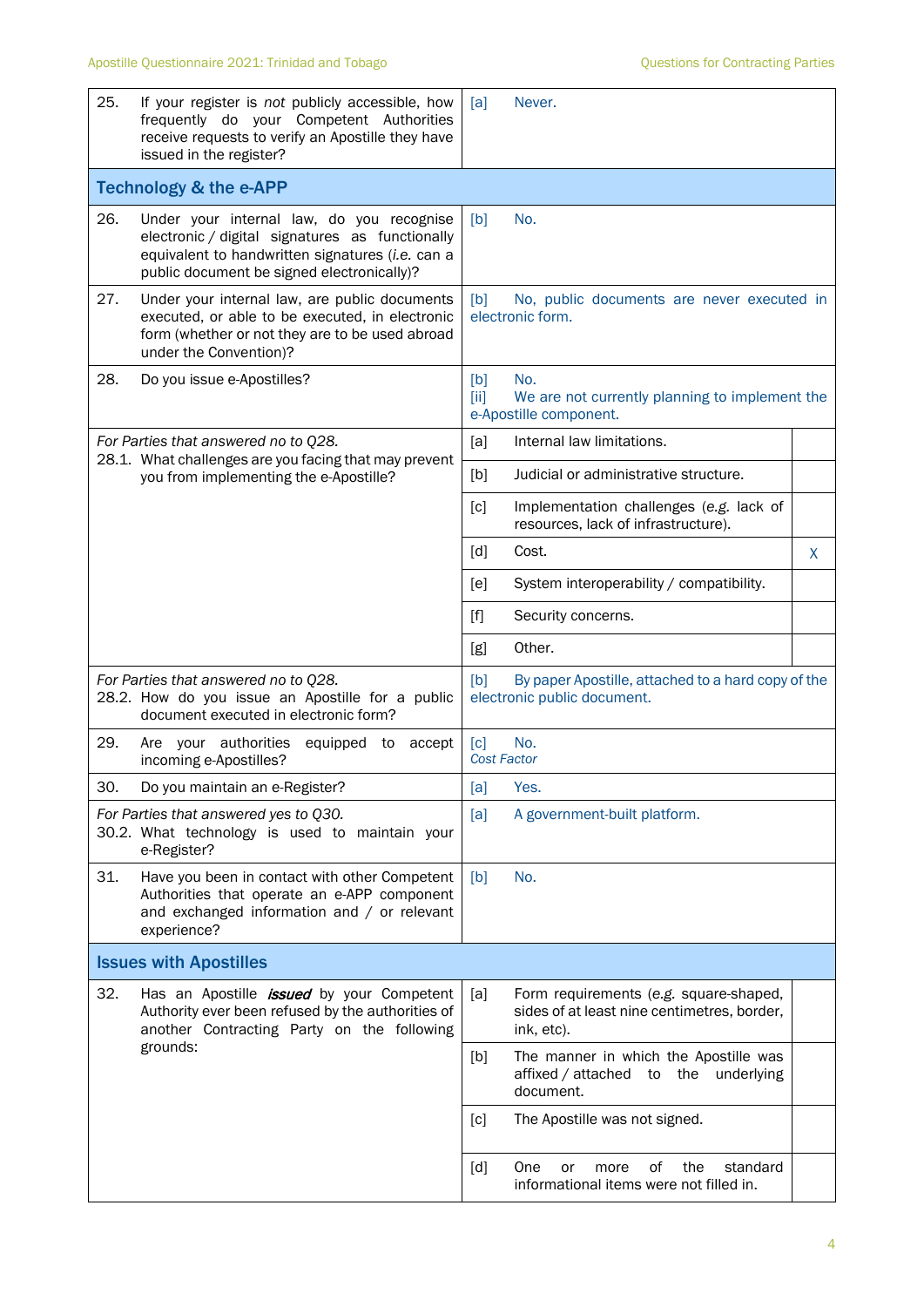|     |                                                                                                                                                          | [e]                                                                                                                                                                                                                                                                                                                                                                                                                                                                                                                                                                                                                                                               | The Apostille was in electronic form (an<br>e-Apostille).                                           |   |
|-----|----------------------------------------------------------------------------------------------------------------------------------------------------------|-------------------------------------------------------------------------------------------------------------------------------------------------------------------------------------------------------------------------------------------------------------------------------------------------------------------------------------------------------------------------------------------------------------------------------------------------------------------------------------------------------------------------------------------------------------------------------------------------------------------------------------------------------------------|-----------------------------------------------------------------------------------------------------|---|
|     |                                                                                                                                                          | $[f]$                                                                                                                                                                                                                                                                                                                                                                                                                                                                                                                                                                                                                                                             | The underlying public document was in<br>electronic form.                                           |   |
|     |                                                                                                                                                          | [g]                                                                                                                                                                                                                                                                                                                                                                                                                                                                                                                                                                                                                                                               | The underlying public document had<br>expired / was not issued within a certain<br>timeframe.       |   |
|     |                                                                                                                                                          | [h]                                                                                                                                                                                                                                                                                                                                                                                                                                                                                                                                                                                                                                                               | The underlying document was not a<br>public document under the law of the<br>destination.           |   |
|     |                                                                                                                                                          | $[1]$                                                                                                                                                                                                                                                                                                                                                                                                                                                                                                                                                                                                                                                             | Other.                                                                                              |   |
|     |                                                                                                                                                          | [j]                                                                                                                                                                                                                                                                                                                                                                                                                                                                                                                                                                                                                                                               | Unknown.                                                                                            |   |
|     |                                                                                                                                                          | [k]                                                                                                                                                                                                                                                                                                                                                                                                                                                                                                                                                                                                                                                               | No / Not applicable.                                                                                | X |
| 33. | Has your Competent Authority ever been<br>requested by external Competent Authorities to<br>certify or confirm your procedure for issuing<br>Apostilles? | [b]                                                                                                                                                                                                                                                                                                                                                                                                                                                                                                                                                                                                                                                               | No.                                                                                                 |   |
| 34. | Has an Apostille <i>received</i> by your authorities<br>ever been refused on the following grounds:                                                      | [a]                                                                                                                                                                                                                                                                                                                                                                                                                                                                                                                                                                                                                                                               | The issuing State was not a Contracting<br>Party to the Apostille Convention.                       |   |
|     |                                                                                                                                                          | [b]                                                                                                                                                                                                                                                                                                                                                                                                                                                                                                                                                                                                                                                               | Form requirements (e.g. square-shaped,<br>sides of at least nine centimetres, border,<br>ink, etc). |   |
|     |                                                                                                                                                          | [c]                                                                                                                                                                                                                                                                                                                                                                                                                                                                                                                                                                                                                                                               | The manner in which the Apostille was<br>affixed / attached to<br>underlying<br>the<br>document.    |   |
|     |                                                                                                                                                          | [d]                                                                                                                                                                                                                                                                                                                                                                                                                                                                                                                                                                                                                                                               | The Apostille was not signed.                                                                       |   |
|     |                                                                                                                                                          | $[e] % \begin{center} % \includegraphics[width=\linewidth]{imagesSupplemental_3.png} % \end{center} % \caption { % \textit{DefNet} of the \textit{DefNet} dataset. % Note that the \textit{DefNet} and \textit{DefNet} dataset. % Note that the \textit{DefNet} and \textit{DefNet} dataset. % Note that the \textit{DefNet} and \textit{DefNet} dataset. % Note that the \textit{DefNet} and \textit{DefNet} dataset. % Note that the \textit{DefNet} and \textit{DefNet} dataset. % Note that the \textit{DefNet} and \textit{DefNet} dataset. % Note that the \textit{DefNet} and \textit{DefNet} dataset. % Note that the \textit{DefNet} and \textit{DefNet$ | One<br>the<br>standard<br>of<br>or<br>more<br>informational items were not filled in.               |   |
|     |                                                                                                                                                          | $[f]$                                                                                                                                                                                                                                                                                                                                                                                                                                                                                                                                                                                                                                                             | The Apostille was in electronic form (an<br>e-Apostille).                                           |   |
|     |                                                                                                                                                          | [g]                                                                                                                                                                                                                                                                                                                                                                                                                                                                                                                                                                                                                                                               | The underlying public document was in<br>electronic form.                                           |   |
|     |                                                                                                                                                          | [h]                                                                                                                                                                                                                                                                                                                                                                                                                                                                                                                                                                                                                                                               | The underlying public document had<br>expired / was not issued within a certain<br>timeframe.       |   |
|     |                                                                                                                                                          | $[1]$                                                                                                                                                                                                                                                                                                                                                                                                                                                                                                                                                                                                                                                             | The underlying document was not a<br>public document under the law of the<br>destination.           |   |
|     |                                                                                                                                                          | [j]                                                                                                                                                                                                                                                                                                                                                                                                                                                                                                                                                                                                                                                               | Other.                                                                                              |   |
|     |                                                                                                                                                          | [k]                                                                                                                                                                                                                                                                                                                                                                                                                                                                                                                                                                                                                                                               | Unknown.                                                                                            |   |
|     |                                                                                                                                                          | $[1]$                                                                                                                                                                                                                                                                                                                                                                                                                                                                                                                                                                                                                                                             | No / Not applicable.                                                                                | X |